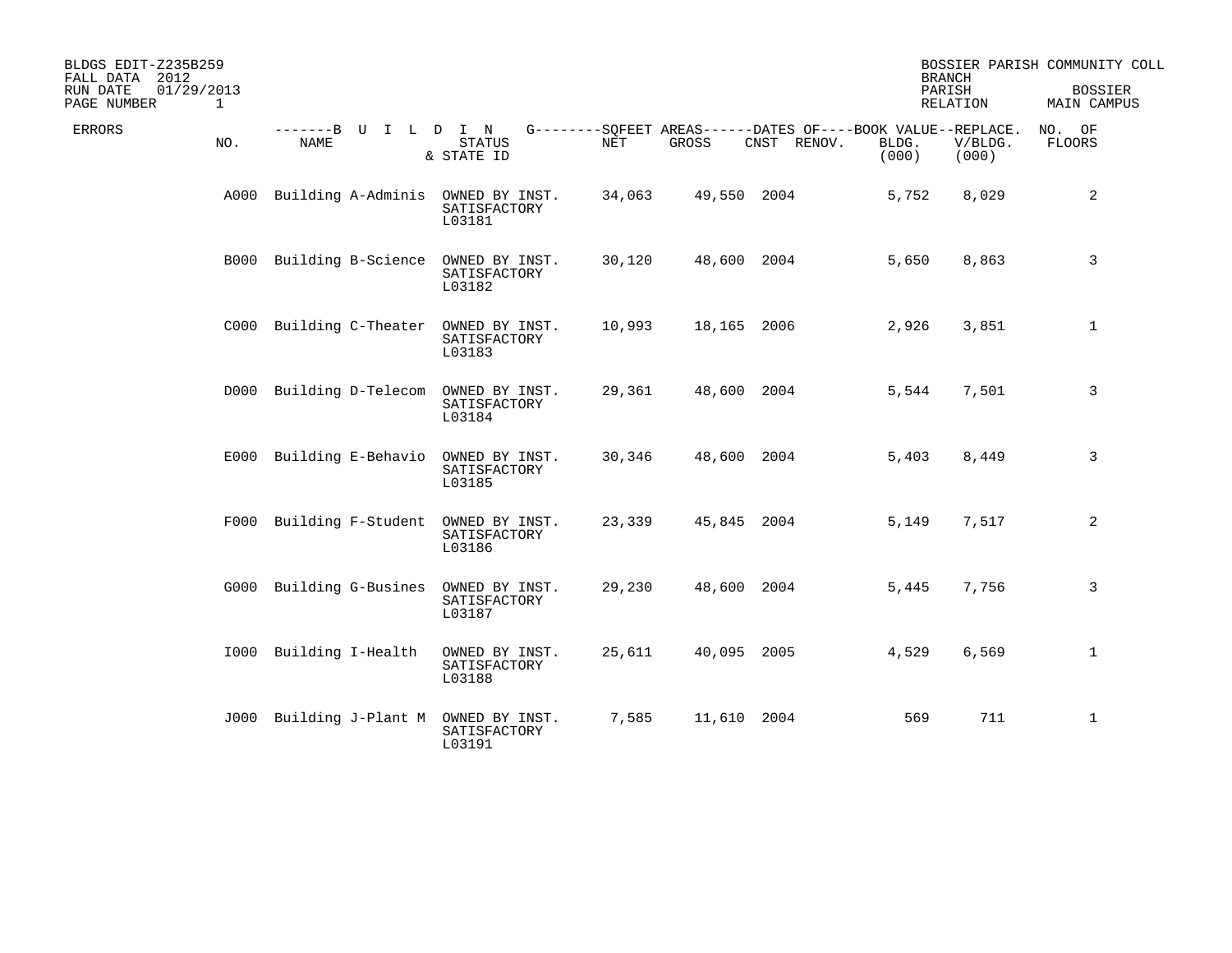| BLDGS EDIT-Z235B259<br>2012<br>FALL DATA<br>01/29/2013<br>RUN DATE<br>PAGE NUMBER |      |                    |                                                                                                                                    | BRANCH<br>PARISH<br>RELATION       | BOSSIER PARISH COMMUNITY COLL<br><b>BOSSIER</b><br>MAIN CAMPUS |
|-----------------------------------------------------------------------------------|------|--------------------|------------------------------------------------------------------------------------------------------------------------------------|------------------------------------|----------------------------------------------------------------|
| ERRORS                                                                            | NO.  | -------B<br>NAME   | AREAS--<br>-DATES OF----BOOK VALUE--REPLACE.<br>-SOFEET<br>$G - - - - -$<br>STATUS<br>NET<br>GROSS<br>RENOV.<br>CNST<br>& STATE ID | V/BLDG.<br>BLDG.<br>(000)<br>(000) | OF<br>NO.<br>FLOORS                                            |
| T.                                                                                | K000 | Building K-Physica | 2004<br>4,212<br>OWNED BY INST.<br>SATISFACTORY<br>L03190                                                                          | 212<br>265                         |                                                                |